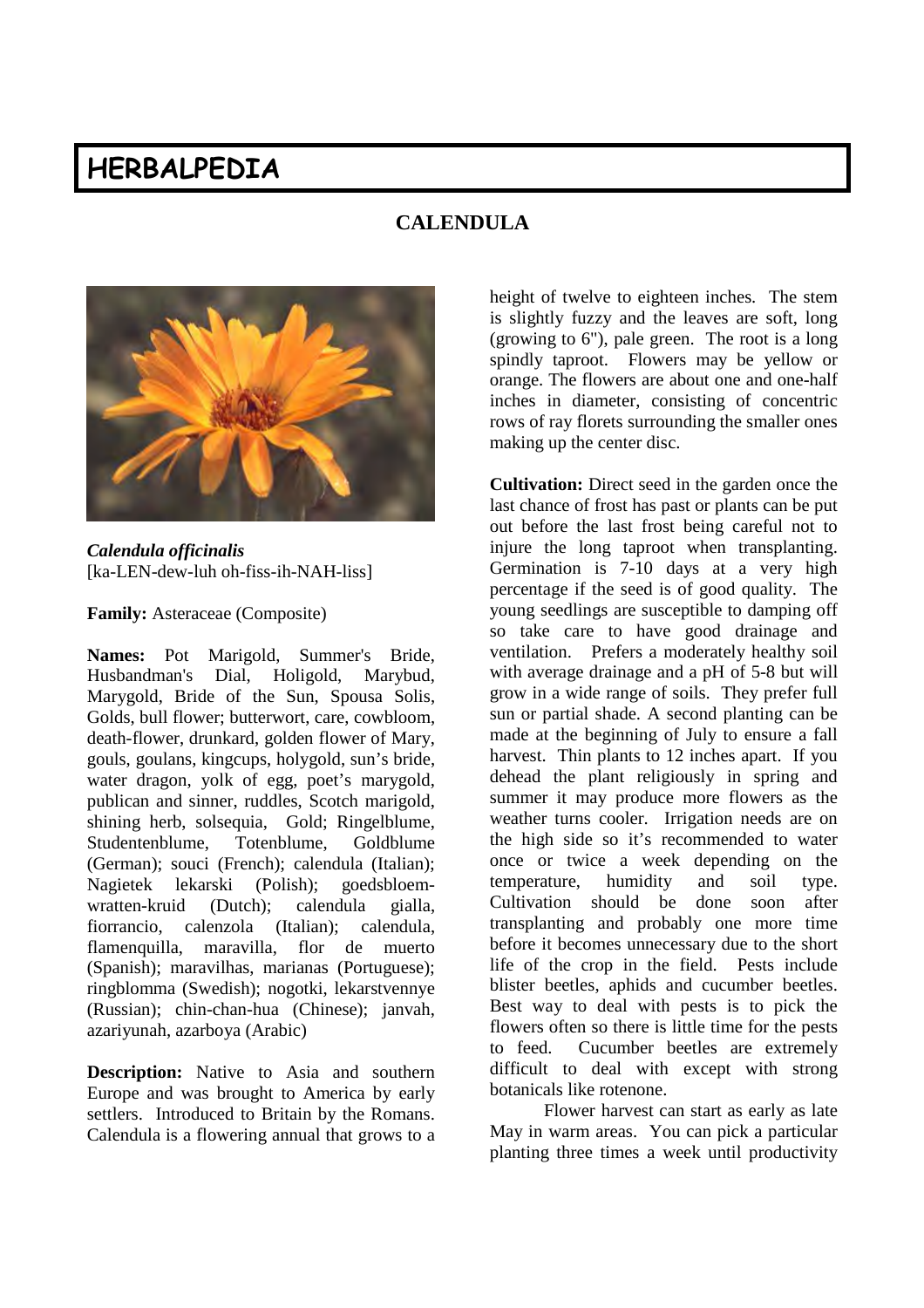goes way down, which is usually after 6-8 weeks. Harvests start to diminish in the late plantings after the first frost. The best time to pick is in the heat of the day when the resins are highest and the water content the lowest. Never let the flowers develop to the point where the seed is forming or you will greatly diminish your harvest totals.

The flowers should be dried as soon as possible as they tend to heat up and decompose if kept in the sun or in your harvest bucket. The petals dry quickly but the receptacle does not so you can expect a total drying time of 10 days or more at 90 degrees or so. Some growers advocate quick drying at high temperatures of 120 degrees which dries them in 5-7 days. They must also be sorted carefully as they reabsorb moisture readily. Dry flower yields of 400-600 pounds per acre can be expected. An acre would require a crew of 3-4 picking nearly every afternoon for 3-4 months.

**History:** The word calendula is derived from the Latin *calens* meaning the first day of each month because the Romans claimed they bloomed the first of each month. Christians called it "marygold" and "marybud" because it bloomed at all the festivals celebrating the Virgin Mary, also because people believed by constant association with the flowers they could ward off evil. It should not be confused with *Tagetes* also called "marigold". Known as the "herb of the sun" because the flowers open in the morning and close in the evening. Mentioned as such in Shakespeare's *A Winter's Tale*. The French name *gauche-fer*, meaning left-hand iron, was coined because the brilliant yellow marigold flower was thought to resemble the polished shield worn by warriors on the left arm. The culinary use of calendula dates back to ancient Rome. Common people couldn't afford to buy saffron and they discovered that powdered calendula petals were an excellent substitute which is why it has been called "poor man's saffron".

There are many stories about calendula. One is the story of the four wood nymphs who fell in love with Apollo, the sun god. The nymphs became so jealous of one another they

began neglecting their duties to Apollo's sister, the goddess Diana. She turned them into four dull-white marigolds, which distressed Apollo, but his only recourse was to send down his most brilliant rays to color them gold.

In German folklore, rain was predicted if the flowers remained closed after 7 am. In India, Buddhists held pot marigold sacred to the goddess Mahadevi, who carried a trident emblem adorned with the flowers, while her followers crowned themselves with marigolds at her festival. Marigold was commonly used as an aphrodisiac, and thought to have great significance in love. Planting marigold in the footsteps of a loved one was supposed to tie him to his beloved. An old legend held that if a maiden touches a pot marigold with her bare foot she would be able to understand the language of birds. In the Middle Ages in Europe it was believed that those who wore marigolds would have a vision of anyone who had robbed them. Spanish sorcerers were said to wear it as a talisman. Traditionally it was picked when the Sun entered the sign of Virgo and the picker had to carry a wolf's tooth wrapped in a bay leaf. In Mexico it is thought to be a flower of death and is believed to have spring from the blood of the Indians killed by the Spanish invaders.

Xochiquetzal, the Aztec love goddess, taught her people the message of the marigold, the petalled book of the cycles of life, of seed to leafy stem, of leafy stem to bud, of bud to flower open to the Sun, of flowers to drying petals that were the womb for the seed – to complete the cycle. Offerings of marigold petals were made to her.

In the early days of this country dried marigold petals were sold in country stores out of a wooden barrel just like other herbs. The practice of coloring butter made from autumn and winter milk--low in vitamin A and pale compared to spring butter--with skin-healing calendula was so common that butter became widely known as a burn ointment. The pigmentation of ornamental fish in captivity can be intensified by adding Calendula to regular fish food.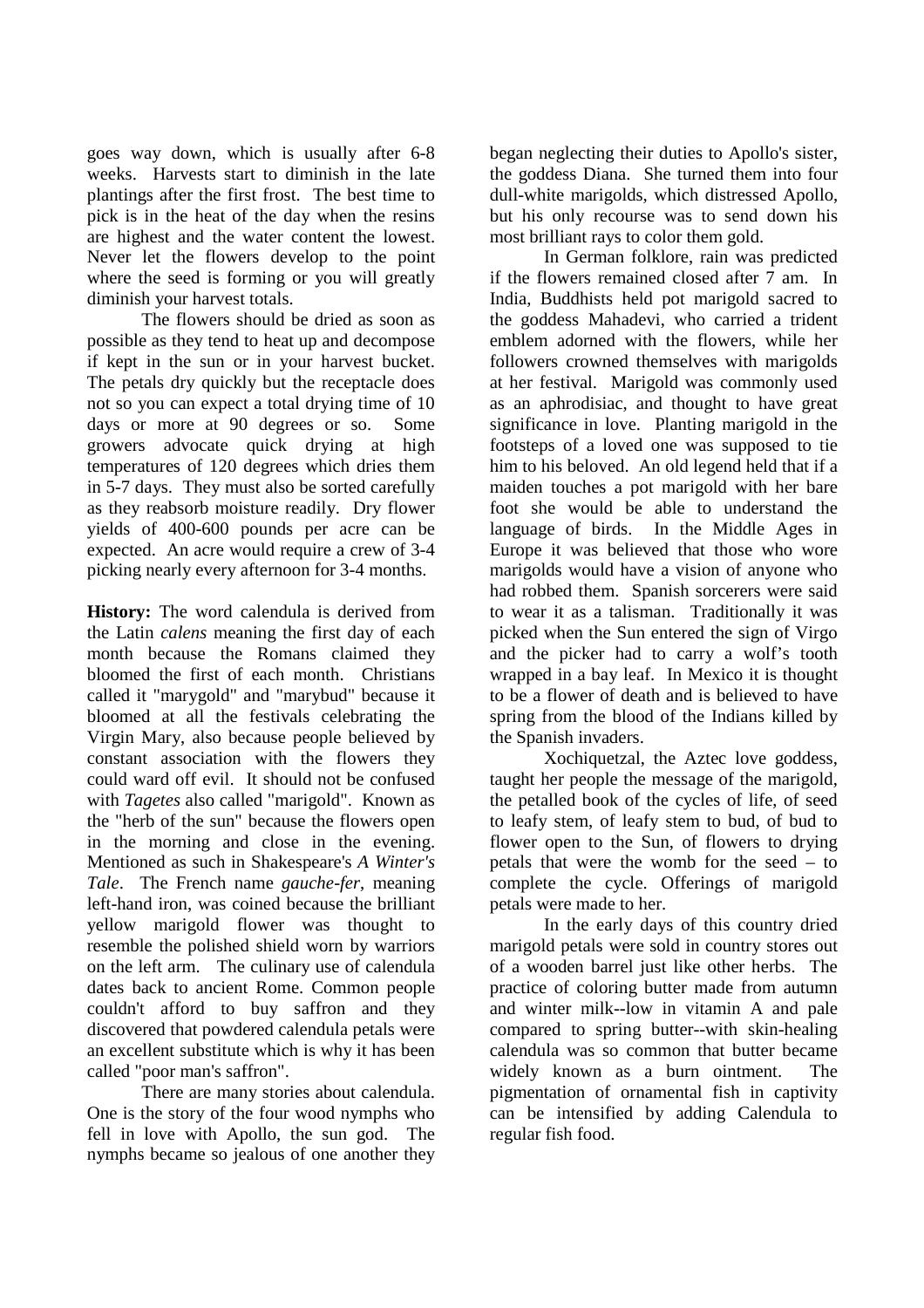**Constituents:** essential oil, carotenoid; flavanoids; sterol; mucilage; saponins; carotones; bitter glycosides; triterpenes; resin

**Character:** slightly bitter, pungent, drying, gently cooling

**Meridians/Organs affected:** liver, heart, lungs

**Key Actions:** anti-inflammatory; relieves muscle spasms; astringent; prevents hemorrhaging; heals wounds; antiseptic; detoxifying; mildly estrogenic

**Cosmetic Use:** The yellow or orange flowers produce a dye for the hair which women used in  $16<sup>th</sup>$  century Europe. Marigold water is soothing to the eyes and the flowers provide a face cream which leaves the skin smooth and silky. When infused in water, marigold blooms make a tea that, when sipped, tones up a lazy circulation. It is also said to alleviate varicose veins. Since the blooms have healing properties the cooled infusion is valuable as a skin tonic for oily, blemished complexions. It can also be used as a rich skin moisturizer, a hair shampoo and a rinse, the latter being particularly useful in highlighting the tints in brown and reddish hair.

#### **Chamomile and Calendula Hair Lightener**

4 cups water 2 cups dried chamomile flowers 2 cups dried calendula flowers 1Tbsp lemon juice 1 Tbsp lemon extract

In a saucepan, bring water, chamomile, and calendula to a boil. Reduce heat, cover and simmer for 45 minutes. Remove from heat and cool, stirring in lemon juice and extract. When cooled enough for application, massage into hair, making sure that concentrated amounts stay in hair, and cover with plastic. Leave on for at least 40 minutes, then rinse with warm water. Use every other day for lasting effects. Makes 4 cups. Cover and refrigerate; discard after 5 days. For all hair types

## **Nourishing Cream**

Gather 1 lb of the newly opened flowers and place in a large glass jar with a screw-top and cover with spirits of wine. Leave in the sun for a week, shaking continually. Then strain off the essence. Heat a pound of pure lard and when melted, stir in the essence. Add a teaspoonful of tincture of benzoin to preserve it, and as it cools, pour into screw-top jars and use as a night cream. It will leave the skin soft and smooth and remove any soreness.

# **Bath Mixture to cleanse the skin of impurities**

Boil together 1 lb barley meal and 2 lb of bran . Add a large handful of borage leaves; 1 of lemon balm and 1 of marigold flowers. Simmer together for 30 minutes and add to a warm bath. Soak in it for 30 minutes, adding more warm water as the bath cools. Afterwards, rub down the body briskly with a warm towel.

# **Marigold Bran Cleansing Scrub for Acne**

4 1/2 Tbsp marigold water

2 Tbsp bran

1Tbsp sea salt

Add the cooled marigold water to the bran and stir thoroughly. Add the salt and, using a fork, mix until you have a pudding-like paste. If the mixture is too stiff, add a little more marigold water. Apply the scrub in the usual way and massage your skin for four to five minutes, concentrating particularly on areas prone to spots and pimples. Rinse with tepid and then cool water and pat dry.

**Medicinal Uses:** Throughout the ages, tinctures made from calendula blossoms have been used to treat headaches, toothaches and even tuberculosis. The ancient Romans used calendula to treat scorpion bites and soldiers in the American Civil War found it helped stop wounds from bleeding. There is nothing better for sore or inflamed eyes than to bathe them in marigold water. (Place a large handful of flowers in a saucepan and add 1/2 pint water. Simmer for 20 minutes, strain and use while slightly warm.)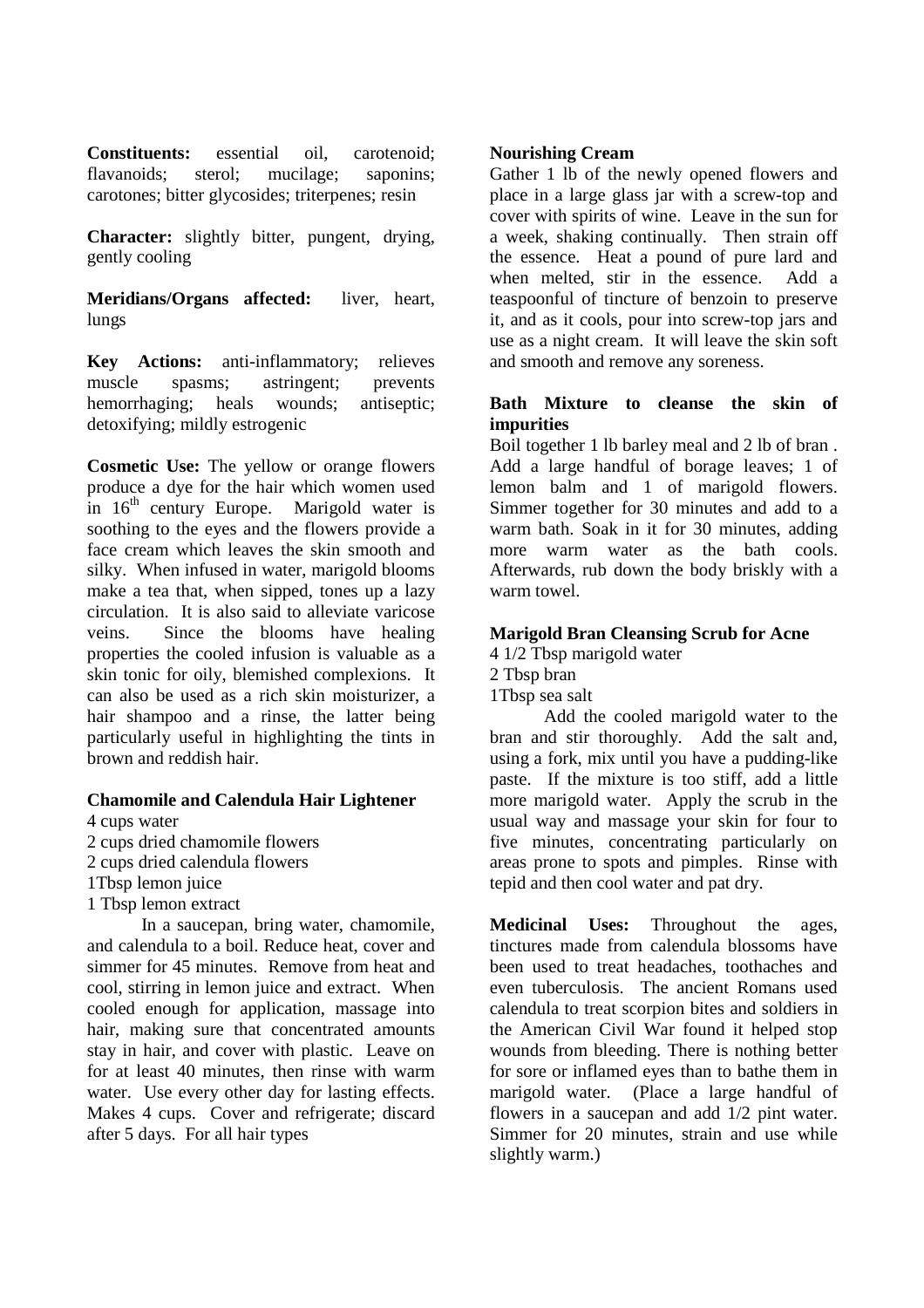Calendula is a popular salve and cream ingredient because it decreases the inflammation of sprains, stings, varicose veins and other swellings and soothes burns, sunburn, rashes and skin irritations. Laboratory studies show it kills bacteria and fungus such as ringworm, athlete's foot. It is gentle enough to be applied as a tea to thrush in children's mouths.

Taken internally, it has been used traditionally to promote the draining of swollen lymph glands, such as in tonsillitis and as part of the therapy for uterine or breast cancer, both as a poultice and as a tea. Herbalists report success in using a swab of calendula preparation or calendula boluses to treat abnormal cervical cells. Some antitumor activities have been observed in scientific studies. The infusion or tincture helps inflammatory problems of the digestive system such as gastritis, peptic ulcers, regional ileitis and colitis. Calendula has long been considered a detoxifying herb, and helps to treat the toxicity that underlies many fevers and infections and systemic skin disorders such as eczema and acne. The herb is also considered cleansing for the liver (promotes bile production) and gallbladder and can be used to treat problems affecting these organs. Makes a healing mouthwash for gums after tooth extraction.

Calendula has a mild estrogenic action and is often used to help reduce menstrual pain and regulate menstrual bleeding. The infusion makes an effective douche for yeast infections.

Calendula oil is extracted from the petals by maceration. It is healing and rejuvenating, used in many skin preparations and in aromatherapy.

# Applications:

Infusion is taken for menopausal problems, period pain, gastritis and for inflammation of the esophagus

Tincture is taken for stagnant liver problems, including sluggish digestion and also for menstrual disorders, particularly irregular or painful periods

Compress: Apply a pad soaked in the infusion to slow-healing wounds or varicose ulcers

Mouthwash: use the infusion for mouth ulcers and gum disease

Cream: Apply for any problem involving inflammation or dry skin; wounds; dry eczema; sore nipples in breastfeeding, scalds, and sunburn

Infused oil is use on chilblains, hemorrhoids, and broken capillaries

*Combinations:*

Digestive problems: marshmallow root and American Cranesbill

External soothing application: slippery elm Antiseptic lotion: goldenseal and myrrh

# *Herbal Healing Salve*

2 oz dried comfrey leaves

1 oz dried calendula flowers

2 cups olive oil

1 oz pure beeswax

4 drops each tea tree and lavender essential oils

Heat herbs in olive oil over low heat for about 5 hours. Do not let the oil boil or bubble. A Crock-Pot or the lowest temperature setting on a range should be suitable for heating this mixture. After cooking, strain out the herbs while oil is still warm. Place 1 1/4 cups of the herb oil in a pan, add beeswax and heat just enough to melt the wax. Add essential oils and stir. Finally, pour the salve into widemouthed jars. Store at room temperature.

*Marigold Douche:* 2 ¾ oz rosewater, 1 tsp marigold tincture, 1 tsp comfrey tincture. Mix all the ingredients and shake well. Dose: 1 tsp in 1 cup of warm water as a douche for thrush, cystitis, etc.

*Marigold Conserve:* Fill a large earthenware pot with marigold petals and pour on pure honey to cover all the flowerheads completely. Let stand in a warm place for six weeks. Strain. Use for infected wounds and give to children (over the age of 3) with infectious diseases such as chicken pox. Dose: 1 tsp in a cup of warm water three times daily.

# *TCM:*

The plant is used to medicate bleeding gums and piles and tinctures of the flowers are used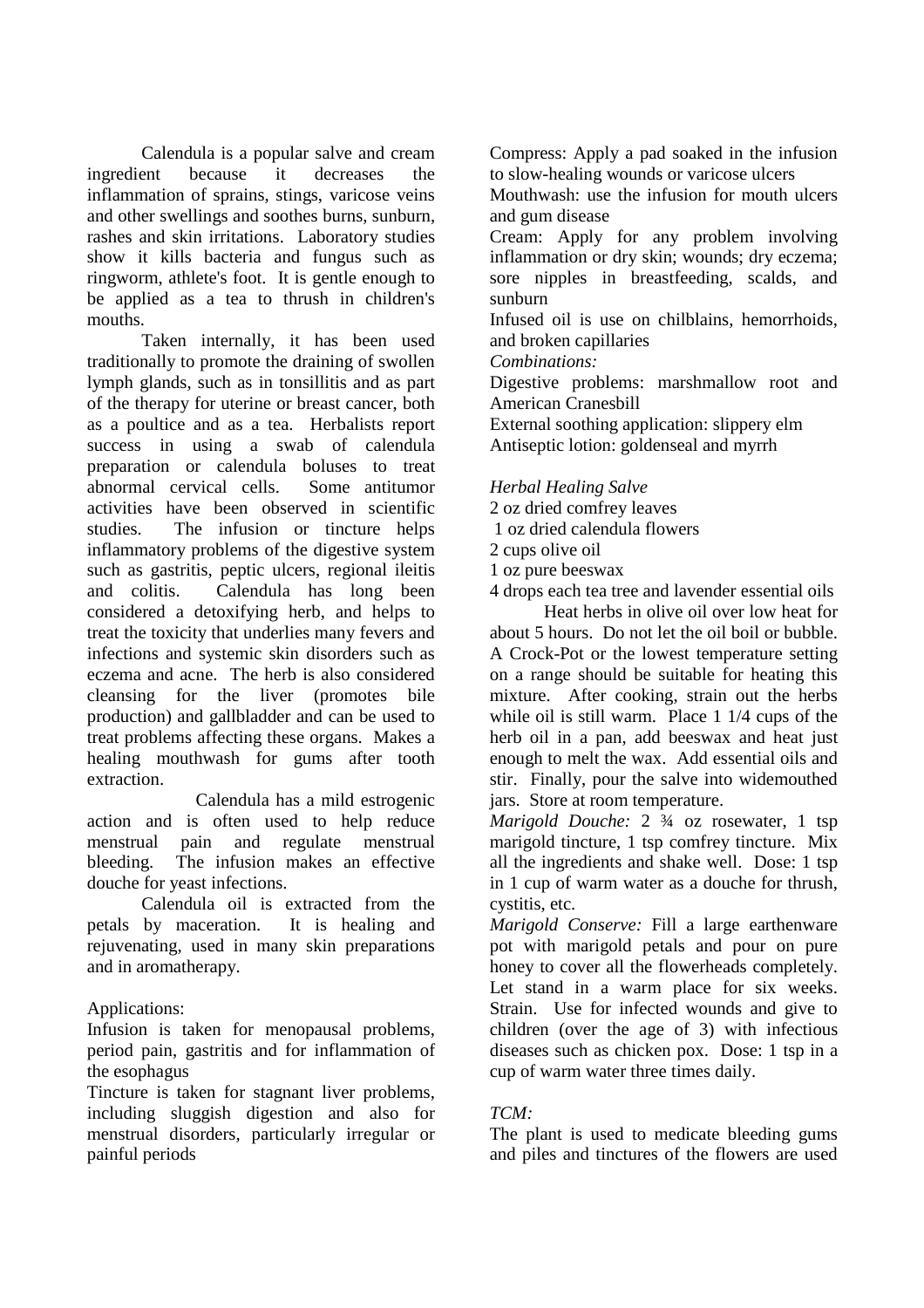to treat a variety of ailments, including bruises, cholera, cramps, fevers, flu, jaundice, sprains, stomach ache, syphilis, toothache, tuberculosis, typhus, ulcers and wounds.

*Homeopathy:* Homeopaths use *Calendula officinalis* as a local application to open wounds, to stop bleeding after dental work, and internally for cancer. It is indicated especially for excessive pain and a tendency to be chilled, especially in damp weather.

*Veterinary Use:* St. Hildegard von Bingen praised calendula as a remedy for animals, recommending it to treat flatulence in sheep caused by bad feed. For this purpose, give the sheep fresh calendula juice. For cough in cattle or sheep, spray freshly pressed calendula juice into the nostrils of the affected animal. I have had great success using calendula salve on animals for wounds, injuries and inflammation. Fox this, mix together equal amounts of calendula and comfrey salves. Calendula tea is also suitable for washing wounds.

*Emotional Uses:* Marigold is said to comfort the heart and spirit. It is used for people who are nervous and easily frightened, who have low defences, pick up illnesses easily and feel themselves in need of protection. It is associated with shock and trauma and the expression of strong emotions, particularly anger. A solar herb, marigold is used to temper the excesses of Mars; that is, anger, impatience and pent up energy. It is good for hotheadedness; in the form of headaches with stabbing pains and for rashness, intolerance and foolhardiness. It has a smoothing effect, like that of unruffling feathers and soothes prickliness. Buy some marigold flowers and keep them wrapped in a white cloth. Carry them with you. When you feel in need of protection, hold the bag and feel the warm solar energy radiating through you.

#### **Aromatherapy Uses:**

EXTRACTION: an absolute by solvent extraction from the flowers. The real calendula absolute is produced only in small quantities and is difficult to get hold of.

CHARACTERISTICS: A dark greenish-brown viscous liquid with an intensely sharp, herbaceous odor.

BLENDS WELL: oakmoss, hyacinth, floral and citrus oils

CONSTITUENTS: The absolute contains calendulin, waxes and volatile oil

USES:

Skin care: burns, cuts, eczema, greasy skin, inflammations, insect bites, rashes, wounds, cracked nipples, varicose veins

*Flower Essence*: The Calendula flower imparts a warm, golden light of healing for those souls who must learn to use "the Word" as a truly creative spiritual force. It is especially indicated for personal relationship work, and for all healing and teaching work when the art of communication must be intensively developed as a soul force. Calendula gives great forces of warmth and benign compassion to the human soul, especially helping to balance the active and receptive modes of communication.

**Ritual Use:** Gender - Hot; Planet - Sun; Element - Fire; Basic Powers: Love, Clairvoyance. Place the flower beneath the head at night to induce clairvoyant dreams. A vase of these flowers in any room immediately brings a renewed surge of life to everyone in it. Sometimes added to love sachets. It should be gathered at noon. In the  $16<sup>th</sup>$  century, those who drank a potion made from marigolds were reputed to be able to see fairies. Sun Magic, carried into court for positive outcomes in legal matters, prophesy, simple joys. Language of Flowers: sacred affections; joy; remembrance; grief

**Other Uses:** For an orange dye for wool: tear up 1 pint of marigold flowers for each oz of wool you want to dye. Put the flowers in a large pot, and add enough water to cover. Boil the flowers for 30 minutes; then strain out the flowers and add enough fresh water to make 1 quart of dye solution for each ounce of wool to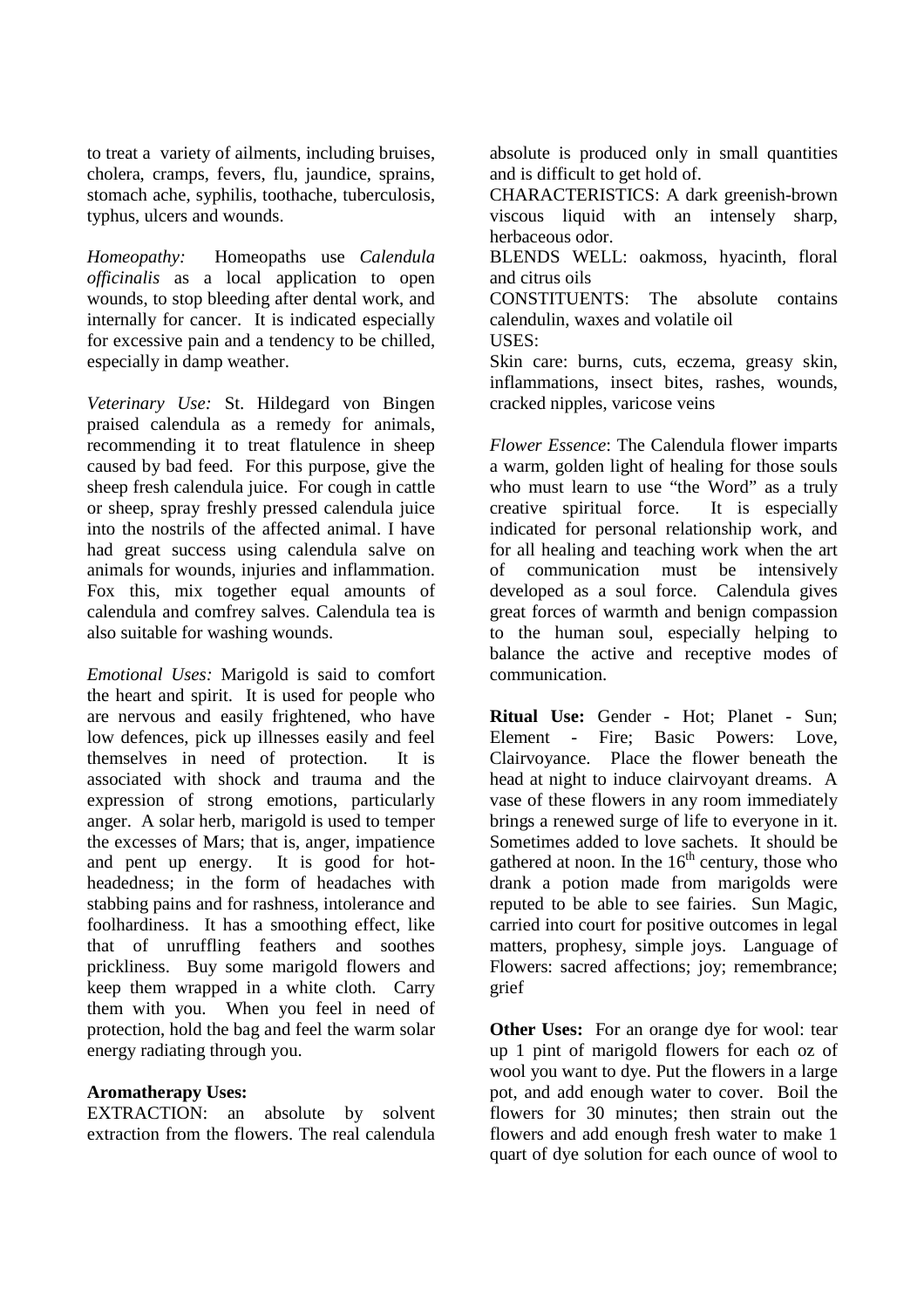be dyed. Wet the wool yarn, fabric or unlined garment in warm water; squeeze out excess water; add the yarn, fabric or garment to the dye bath; and let simmer (do not boil) for about 30 minutes. Now turn off the heat, let the solution cool, remove the yarn or garment and rinse it in cool water until the water runs clear.

Some marigold plants appear to be natural pest repellents that keep insects away without being poisonous to people or pets.

**Culinary Use:** The edible part of the calendula blossom is the "petal" as the center of the flower is strong and bitter. To remove petals, grasp the bloom in one hand and gently pull the petals from the disk. Calendulas have long been used to color butters and cheeses. They seem to add more color than flavor to most dishes but they do give a delicate, aromatic, salty bitterness. Petals must be well bruised to give off any color. The easiest way to do this is to chop the fresh petals finely. The taste vaguely suggests marigold: herbaceous and slightly musky. Calendula petals are most commonly used cooked in rice dishes, custards and puddings, but they are also good added to baked goods and egg dishes, and as a garnish for salads and vegetables. Also add the petals to meat dishes, cream soups, chowders, cream cheese or yogurt dips and mashed potatoes or turnips. The petals can be dried for use in winter soups and stews. They are best dried on paper, canvas or cheesecloth rather than screens or baskets, as they have a tendency to stick to the surface that they're dried on. Keep in a tightly sealed container in a cool, dry place for use out of season. Before adding dried petals to a recipe, pulverize them.

# **Recipes:**

## **Marigold Cordial**

- 1 peck of marigold petals 1 ½ lbs raisins 7 lb sugar
- 2 lbs honey
- 3 gallons water
- 3 eggs
- 4 oranges
- 1 lb sugar candy

4-5 Tbsp brewers yeast 1 pint brandy  $\frac{1}{2}$  oz isinglass

Add to the petals  $1\frac{1}{2}$  lbs of raisins and pour over them a boiling liquid made with the sugar, honey and water. Clear the liquid first, while boiling with the whites and shells of 3 eggs and strain before pouring over the flowers. Cover the vessel tightly and let stand for 24 hours. Then stir, cover again and leave for 72 hours. Strain off the whole into a cask and to the liquor add the rinds (pared without the white) of oranges and a pound of sugar candy. Then put in 4 or 5 tablespoonfuls of brewer's yeast and cover the bung-hole. Leave the wine to work until it froths out. When all fermentation has ceased, put in a pint of brandy and ½ oz of dissolved isinglass and stop up the cask, leaving it untouched for some months. (Culinary Herbs and Condiments)

## **Golden Corn Muffins with Calendula Petals**

- 1 cup stone-ground cornmeal
- 3/4 cup unbleached white flour
- 2 tsp baking powder
- 1/2 tsp salt
- 2 extra-large eggs
- 1 cup milk
- 3 Tbsp corn or vegetable oil
- 3/4 cup grated cheddar cheese
- 1 cup corn kernels, fresh, or frozen and thawed 1/4 cup calendula petals

Butter a muffin tin and preheat the oven to 375F. In a mixing bowl combine the cornmeal, flour, baking powder, and salt. In another bowl, beat the eggs and add the milk and oil, blending well. Stir the cheese and corn into the wet ingredients. Pour the wet ingredients into the dry and blend. Stir the calendula petals into the batter. Fill the muffin tins almost full, dividing the batter evenly. Bake for 20 minutes or until golden brown. Let stand for 5 minutes, remove the muffins from the tin and serve with or without butter or molasses. (Flowers in the Kitchen)

#### **Marigold and Dandelion Eggs**

4 whole dandelion buds 2 Tbsp butter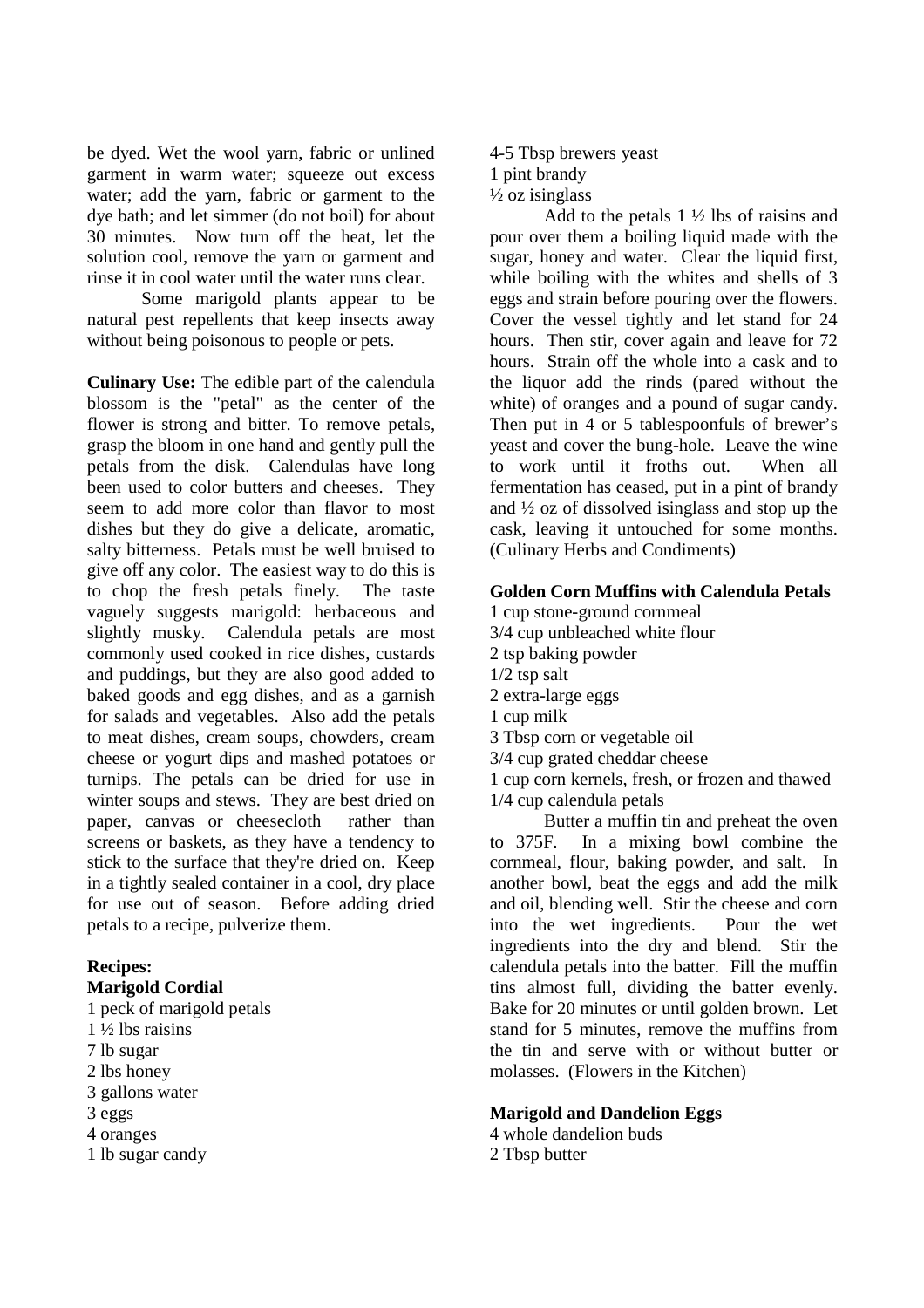2 marigold blossoms, chopped 4 eggs ¼ cup cream or milk 1/8 tsp salt, 1/8 tsp pepper 1/8 tsp nutmeg

Pick the dandelion buds when they are just about to open. Melt the butter in a frying pan over low heat. Sauté the dandelions until they open wide. Beat the marigold, eggs, cream, salt, pepper, and nutmeg in a small bowl. Pour over the dandelions, which will poke through. Cover; cook over low heat until the egg is set and dry on top. Fold in half. (A Kitchen Witch's Cookbook)

#### **Marigold and Nasturtium Leaf Sandwiches**

Thinly sliced white or brown bread Young marigold and nasturtium leaves Marigold and nasturtium petals and flowers, to garnish

Marigold Butter: 1/4 lb unsalted butter, softened 2 Tbsp marigold petals a pinch of ground cinnamon a squeeze of lemon juice

Blend the butter with the marigold petals and cinnamon and add lemon juice to taste. Spread the marigold butter onto the thinly sliced bread. Cover with a layer of marigold or nasturtium leaves and place a second layer of buttered bread on top. Press the sandwiches together and cut to shape. A nice variation is to use one slice of brown bread and one of white. Arrange the sandwiches on a serving plate and garnish with marigold petals and nasturtium flowers. Serve right away. (Geraldene Holt's Complete Book of Herbs)

# **Carrot Soup**

4 Tbsp butter

1 cup sweet Vidalia onion, coarsely chopped 4 cloves garlic, crushed

1 cup tart (Granny Smith) apple, coarsely chopped

- 1/2 cup peanuts, chopped
- 1/4 tsp cinnamon
- 1/2 tsp freshly ground nutmeg

1/4 tsp cumin 2 lbs carrots, coarsely chopped 4 cups vegetable stock or chicken stock 1/2 cup milk 1 cup calendula petals

In a large stock pot, melt butter over a medium low heat. Add onion and garlic, sauté until they turn translucent. Add apple, peanuts, cinnamon, nutmeg and cumin. Continue to cook for 3 minutes. Add carrots and cook for 5 minutes over a low heat, stirring intermittently. Pour in stock, cover and allow to simmer for 20-25 minutes. Remove from heat and allow to cool slightly before pouring into a blender or food processor. Puree until smooth. Return to pot and stir in milk. Cook over a medium-low heat for 5 minutes. Do not let it come to a boil. Stir in petals just before serving. Serves 4-6. (Edible Flowers From Garden to Palate)

# **Calendula Pilaf**

3 Tbsp olive oil 1 small onion, minced 1/2 cup white rice 1/2 cup orzo 2 1/2 cup hot chicken stock salt to taste 1/2 cup calendula petals

heat oil in a heavy saucepan and stir in onions, rice, and orzo. Stir constantly to cook rice and orzo and to lightly cook the onions. When rice is opaque, add the stock and salt, stir well, cover, and turn heat to the lowest setting. When rice is tender but not mushy, add calendula petals and toss gently. Cover and leave with heat off for about 5 minutes to steam before serving. (Fresh Herbs)

# **Beef and Marigold**

- 2 Tbsp flour
- 3 cups water
- 1 1/2 tsp dried rosemary
- 4 turnips, quartered
- 1 1/2 tsp dried marjoram
- 1 1/2 tsp dried parsley
- 1 1/2 tsp dried thyme
- 5 yellow marigold blossoms, chopped
- 1 1/2 tsp onion powder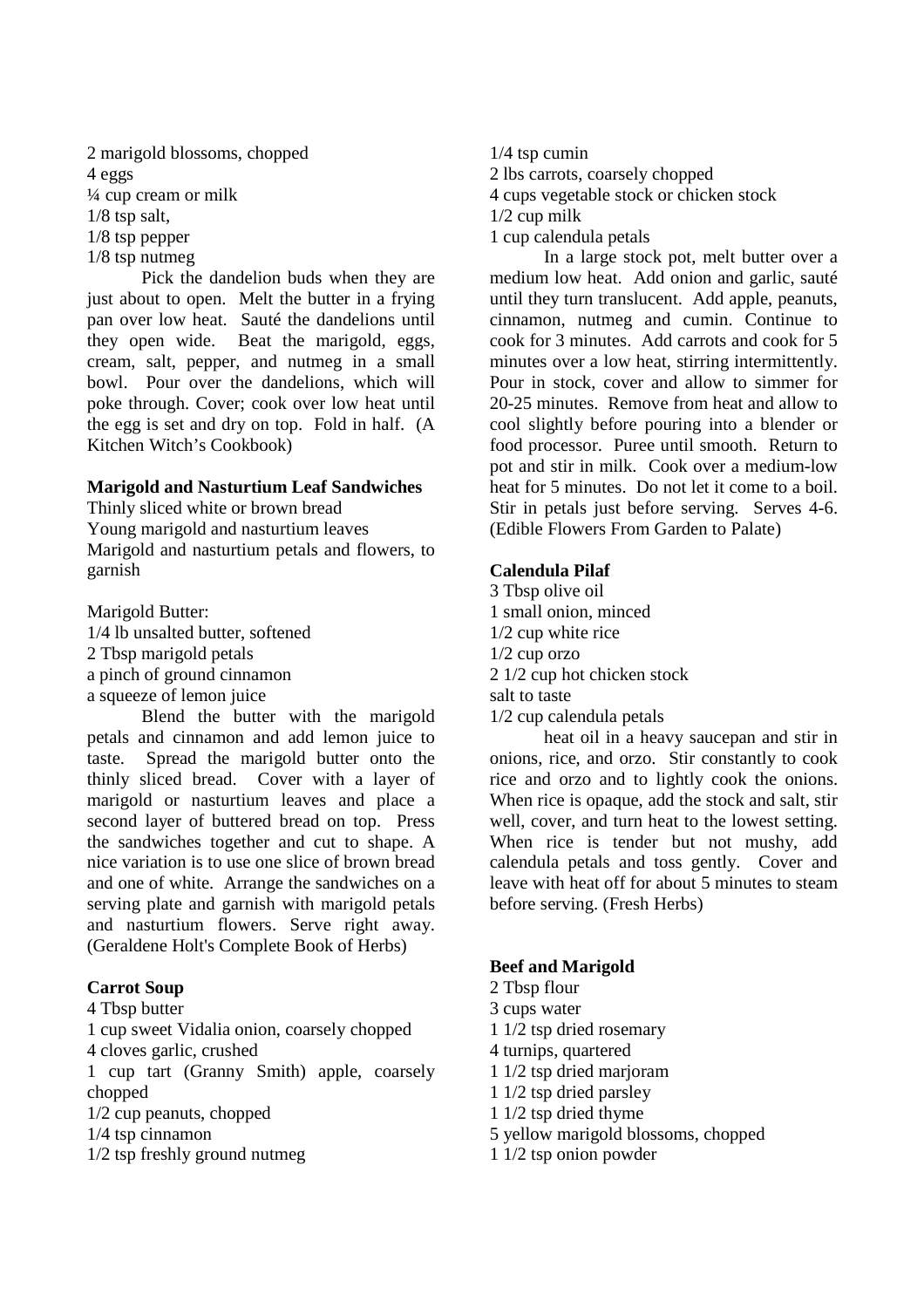2 cups pearl onion

1 5-lb beef roast

2 Tbsp butter

Preheat the oven to 350F. Mix the flour, rosemary, marjoram, thyme and onion powder on a large plate. Coat the roast with the flour. Melt the butter in a frying pan; brown the roast on all sides. Transfer to a deep roasting pan. Add the water. Roast uncovered for 2 1/2 hours. Baste every half hour. Add the turnips, parsley, marigolds and pearl onions. Add a little water if the pan is dry. Cover; cook until the turnips are tender, about 30 minutes. Baste occasionally. Use the drippings to make gravy. (A Kitchen Witch's Cookbook)

# **Golden Crabmeat**

1/2 cup chopped fresh marigold petals 2 cups crabmeat 1/4 cup finely chopped celery 1 Tbsp finely chopped scallions or chives 1 Tbsp finely chopped parsley 1tsp capers 1/2 cup sour cream 1 Tbsp lemon juice 1 Tbsp dry white wine Dash Tabasco Salt and pepper to taste Combine marigold petals, crabmeat,

celery, scallions, parsley and capers. In another bowl mix sour cream, lemon juice, wine, Tabasco, salt and pepper. Blend together the two mixtures. Correct seasonings and chill. Serve on crisp greens. (The Forgotten Art of Flower Cookery)

# **Monkfish Pasta with Marigolds and Anchusa**

12 oz monkfish, cubed 1 1/4 cups good fish stock 10-12 oz fresh white or green tagliatelle 1 Tbsp butter 1 Tbsp each chopped fresh coriander, dill, parsley and chives salt and pepper 5/8 cup light cream 1 Tbsp marigold petals

2 tsp anchusa flowers

Poach the monkfish in the fish stock for about 10 minutes, until just done. Drain and keep warm. Cook the pasta in plenty of boiling, salted water for 3-4 minutes, until 'al dente'. Drain, toss in the butter and keep warm. Mix together the herbs, fish and pasta and season to taste. Warm the cream in a heavy pan, then pour it over the pasta. Serve in a beautiful bowl, tossing in the flower petals at the last moment. (Cooking with Flowers)

# **Turkey Calendula Roll-Ups**

8 oz cream cheese, at room temperature

- 2 Tbsp low-fat mayonnaise
- 1 Tbsp horseradish
- 2-3 tsp lemon juice
- 2 Tbsp diced sweet pickle relish

1 tart apple, peeled, cored, and finely diced

1 cup calendula petals

4 12-inch tortillas

8 oz wafer-thin turkey slices or ham, if desired

Lettuce leaves, for garnish Calendula petals for garnish

In a bowl, blend the cream cheese with the mayonnaise, horseradish, lemon juice, and pickle relish. Gently stir in apple and calendula petals. With a spatula spread the mixture evenly over each tortilla. Cover spread with a single layer of turkey (or ham) slices. Roll up the filled tortilla, jelly-roll style. Cut immediately, or wrap tightly in plastic wrap and chill until serving. To serve, cut to desired thickness, and arrange on a serving platter over a bed of lettuce leaves. Sprinkle with additional calendula petals. (Edible Flowers: A Kitchen Companion)

# **Greengage and Marigold Jelly**

4 lb yellow plums

granulated sugar

2 ½ cups marigold petals

Simmer the plums until soft in water to cover. Strain through a jelly bag. Next day, add 1  $\frac{1}{2}$  cups of sugar to each 2  $\frac{1}{2}$  cups of juice. Stir over a low heat until the sugar has dissolved, then boil until; setting point is reached. Leave in the pan for 10 minutes off the heat, then stir in the marigold metals. This allows the jelly to set slightly so that the petals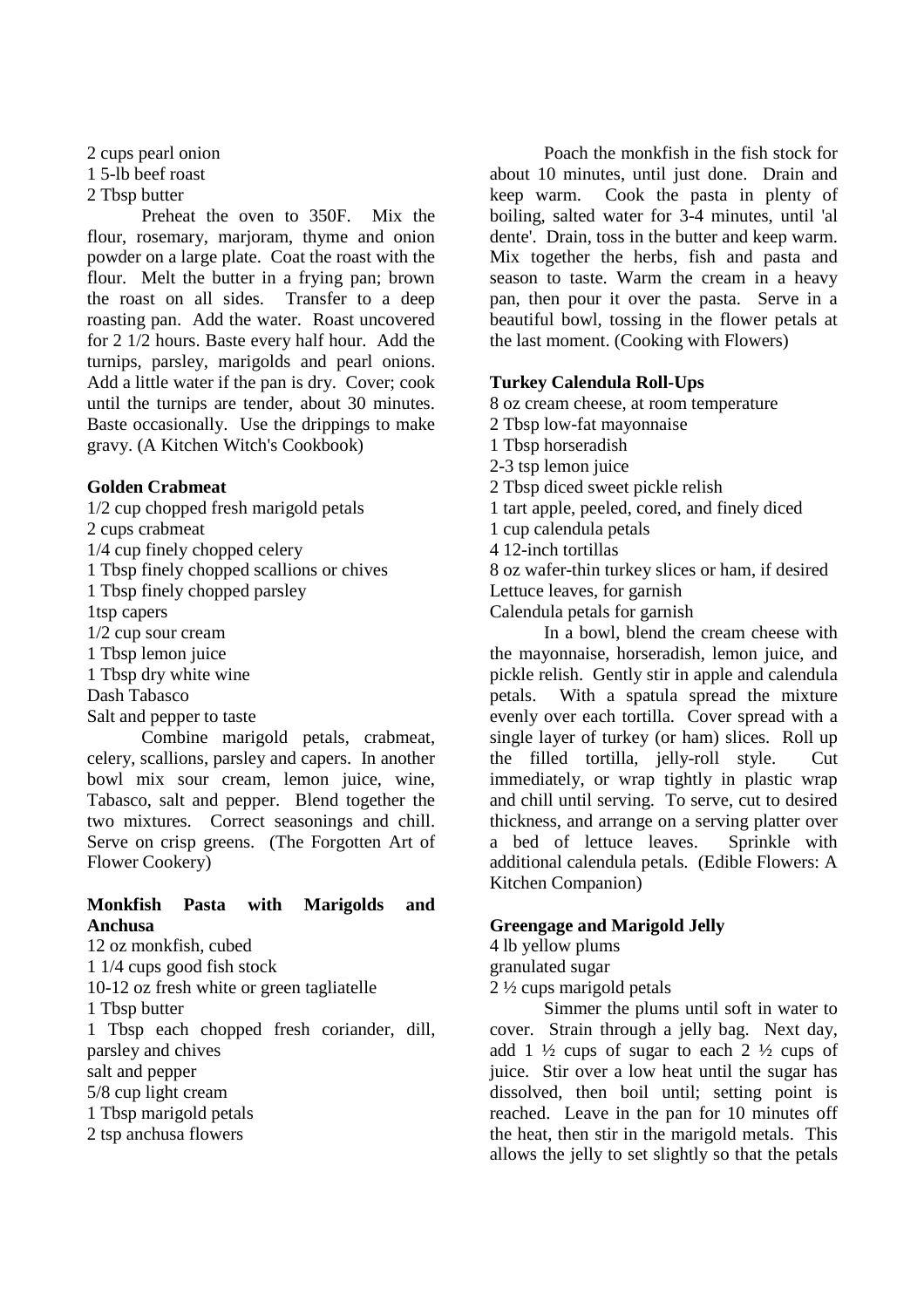are distributed evenly instead of floating in a mass to the top. Pour into warm clean jelly glasses, seal and cover. (The Complete Book of Herbs and Spices)

#### **Marigold Cake**

1 cup softened, sweet butter 1 generous cup superfine sugar 4 eggs, beaten 2 cups all-purpose flour 1 tsp baking powder Grated peel of 1 orange and 1 lemon 3 Tbsp fresh marigold petals or 2 Tbsp dried Granulated sugar (optional)

Grease and line a 9x5x3" loaf pan. Cream the butter with the sugar and add the beaten egg little by little. Sift the flour with the baking powder and fold into the creamed mixture. Add the peel and marigold petals. Spoon into the pan and bake in an oven preheated to 350F for about 1 hour, sprinkling with granulated sugar half-way through, if desired. Cool for 5 minutes, then remove from the pan. Serve when just cool. This cake keeps well and can readily be frozen too. (Betty Crocker's Book of Flowers)

#### **Spring Garden Salad**

2 cup leaf lettuce, torn apart 2 cup dandelion greens, torn apart 1 cup very young comfrey leaves, shredded 1 cup spinach leaves, shredded 1 cup Queen Anne lace blossoms, separated ½ cup Calendula blossoms 1/2 cup thinly sliced radishes

#### Dressing:

1 tsp salt  $\frac{1}{4}$  tsp dry mustard ¼ tsp fresh black pepper 2 Tbsp honey 1/3 cup apple cider vinegar 1 cup oil

Combine all salad greens and blossoms in a salad bowl; toss well. Place all dressing ingredients, except oil, in blender on low speed. Turn blender to high; add oil slowly. Pour over tossed salad and serve immediately. Serves 12. (Edible Flowers a Recipe Collection)

#### **Golden Pumpkin-Calendula Bread**

- 1 1/2 cups pumpkin purée
- 2 1/2 cups whole-wheat flour
- 2 tsp baking powder
- 6-8 calendulas, petals only, chopped
- 1 tsp cinnamon
- 1/4 tsp cloves 1/2 cup butter, softened
- 1/4 cup honey
- 3 eggs, separated
- 3 Tbsp lemon juice
- 1 cup milk, water, or soy milk

Preheat oven to 350F. Cut a small pumpkin into 1- to 2-inch pieces, remove the seeds, and steam it for 15-20 minutes or until tender. Remove the pulp from the skin and put it in the blender or processor with enough water to form a thick purée.

Stir the dry ingredients together. In another bowl blend the butter with the honey, egg yolks, and lemon juice, beating until smooth. Mix in the pumpkin purée and continue beating, adding the flour mixture until stiff, fold them in, and pour the mixture into two 9x5x3-inch buttered and floured loaf pans. Bake for 1 hour or until a knife comes out clean and dry. Makes 2 loves (The Complete Book of Flowers)

#### **Mushroom Salad with 'Lemon Gem' Marigolds**

3 cups thinly sliced mushrooms 3 cups tender baby lettuce leaves 1 cup chicory leaves 2 Tbsp fresh snipped chives ¼ cup fresh dill sprigs handful of 'Lemon Gem' marigold blossoms small handful chive blossoms

Mayonnaise: Zest of 1 lemon Handful 'Lemon Gem' marigold petals 1 clove garlic 1 extra-large egg yolk ¾ cup olive oil 1-2 Tbsp lemon juice salt & freshly ground pepper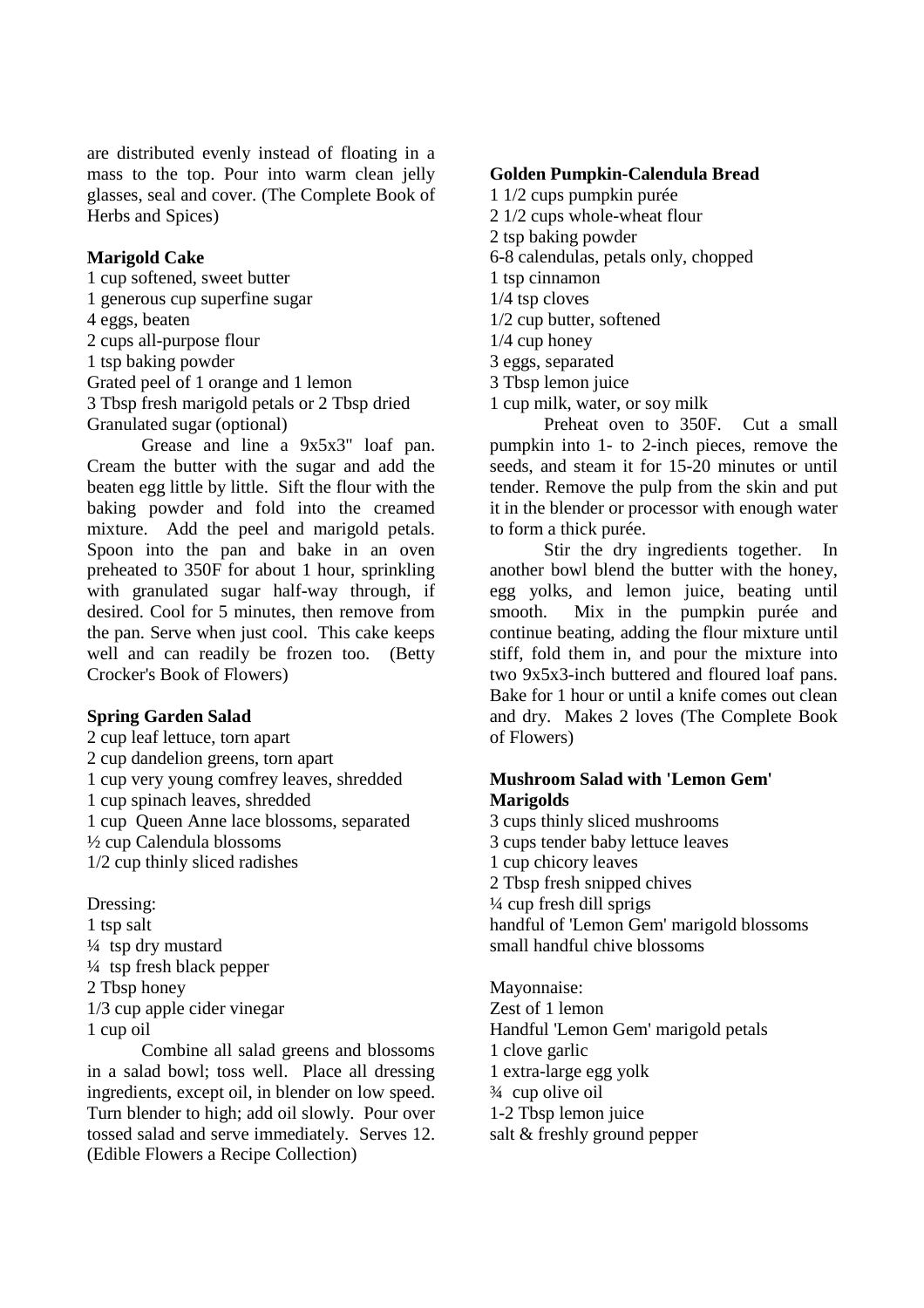Clean mushrooms (if dirty) with mushroom brush. Wash the salad greens and spin or pat them dry. Rinse the herbs and flowers if necessary and pat them dry. Keep the salad ingredients cool until ready to assemble.

## **Lemon Mayonnaise**

Put the lemon zest, marigold petals, and garlic in a mortar and bruise them well. Stir in the egg yolk. Add the oil, drop by drop, until the mixture begins to thicken; then in a fine stream, until the mayonnaise emulsifies. Stir in the lesser amount of lemon juice and season with salt and pepper. They mayonnaise should be a bit tart. Taste for seasoning.

Toss the mushrooms lightly with about one-third of the mayonnaise; add a little more mayonnaise if they are not moistened enough. Arrange the greens on a chilled platter. Scatter the chives and dill over the greens. Arrange the mushrooms on the salad. Scatter the marigolds and chive blossoms over the salad. Pass the remaining mayonnaise as the salad is served. (Flowers in the Kitchen)

# **Marigold Cheese Soup**

¼ cup butter 3 Tbsp minced marigold petals  $\frac{1}{2}$  cup each minced celery and green peppers 1 cup milk ¾ cup each minced onions and carrots 1 cup cream 4 Tbsp flour 2 Tbsp sherry 1 quart chicken stock chopped chives or parsley 3 cups grated Cheddar cheese additional petals salt and pepper

Melt butter and sauté celery, green peppers, onions, and carrots for 12 minutes. Add flour, constantly stirring, and slowly add stock, stirring constantly until slightly thickened. Lower heat and slowly add cheese, stirring gently. Add salt, pepper, marigold petals, milk, cream, and sherry. Heat but do not boil. Garnish with finely chopped chives or parsley and a single marigold petal. Pour into a

tureen for serving and place watercress and marigold flowers around the tureen. (The Forgotten Art of Flower Cookery)

# **Orange Cake**

Cake batter: 5 eggs  $\frac{1}{2}$  cup butter, softened to room temperature 1 ½ cups granulated sugar rind of 2 lemons, grated rind of 1 orange, grated 1 cup sour cream  $\frac{1}{2}$  cup plain yogurt 3 cups all purpose flour 2 tsp baking soda ½ cup calendula petals, chopped

Preheat oven to 350F. Separate eggs. Beat whites until they form stiff peaks. Set aside. Cream butter and sugar together. Blend in egg yolks, lemon rind, orange rind, sour cream and yogurt. Beat until smooth. Sift dry ingredients together. Slowly add dry ingredients to wet, mixing well. Gently fold in beaten egg whites and calendula petals. Butter and flour a Bundt cake or angel food cake pan. Pour in cake batter and bake for 60 minutes. Remove from oven and let cool in pan 10 minutes, then remove to a cooling rack and allow to cool completely.

# *Syrup topping:*

½ cup orange juice ¼ cup lemon juice ¼ cup Tgrand Marnier ¼ cup granulated sugar

Combine all ingredients in a saucepan over a low heat. Bring to a boil, then simmer for 3 mintues. Pour hot syrup over cooled cake and garnish with calendula petals. (Edible Flowers from Garden to Palate)

# **Marigold Potato Puff**

6 large potatoes 1 bay leaf 1 ¼ cups milk 4 Tbsp butter 1 tsp powdered marigold petals 1 tsp salt ½ tsp black pepper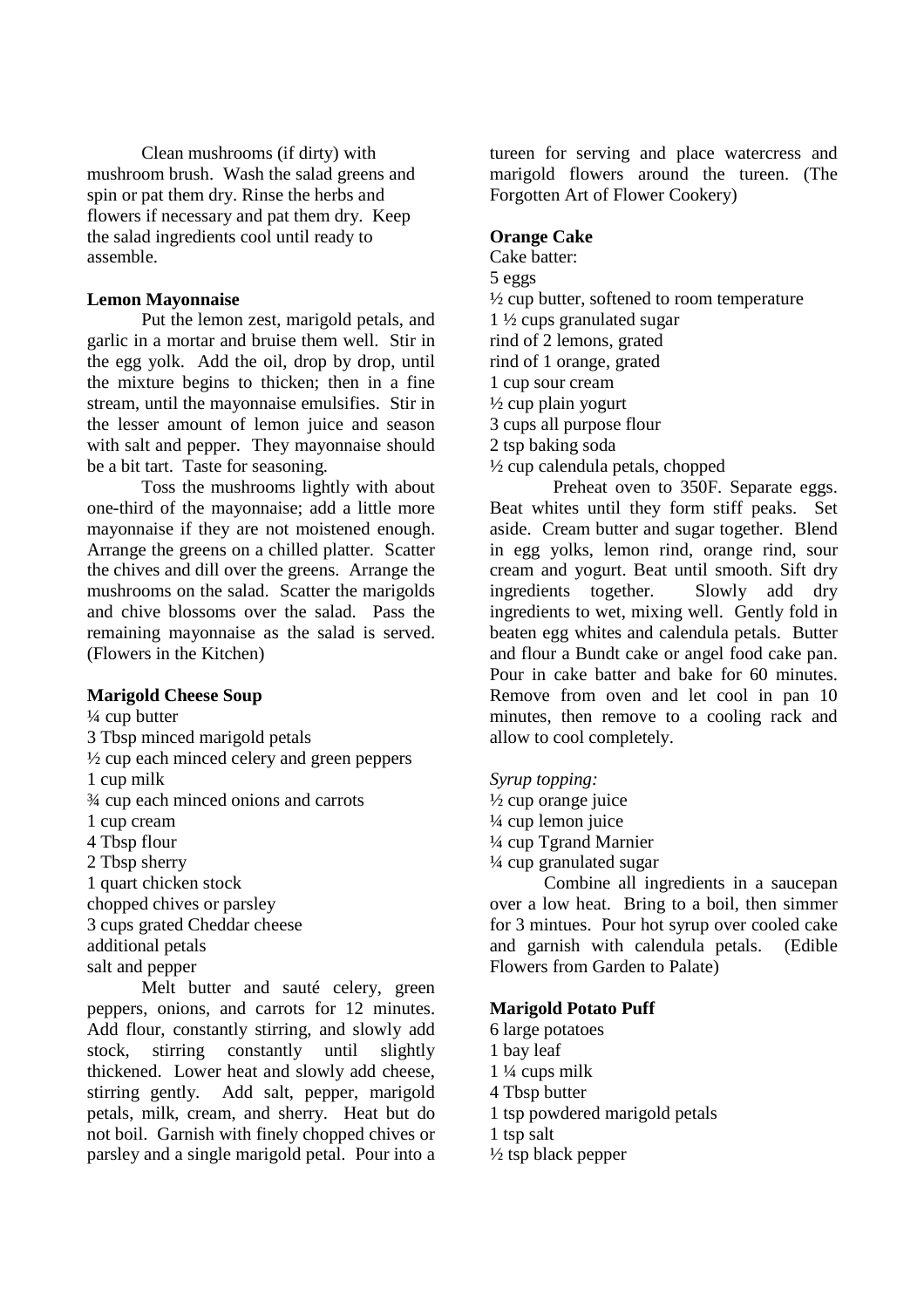## 2 eggs

1 Tbsp shredded fresh marigold petals

Peel potatoes, cut in quarters, and cover wit boiling salted water. Add bay leaf, and cook until tender. Then drain potatoes, discard bay leaf, and mash potatoes thoroughly. Be sure no lumps remain. Preheat oven to 350F. Heat milk in small saucepan. Dissolve butter and powdered petals in heated ilk, and stir mixture into mashed potatoes. Add salt and pepper. Separate eggs and beat yolks until thick and lemon-colored. Beat yolks into mashed potatoes. Now beat egg whites until they peak; fold into mashed potatoes. Bake, in greased casserole, until puffed and golden brown (about 30 minutes). Before serving, sprinkle with shredded fresh petals. (A Feast of Flowers)

# **Marigold Wine**

8 lbs sugar

2 lbs honey

3 gallons water

shells and whites of 3 eggs

8 quarts marigold petals

1 ½ lbs seedless raisins, chopped

5 Tbsp brewer's yeast, spread on both sides of

a piece of toast

3 oranges

1 pint brandy

 $\frac{1}{2}$  oz isinglass solution

Boil 7 lbs of the sugar, honey, and water together, and add the shells and whites of the eggs. Filter the shells and impurities out through fine muslin, and pour the boiling liquid over the petals and raisins in a tub. Cover it tightly, and leave for 24 hours, at which point stir, re-cover, and let stand for a further 3 days. Place the thinly pared rinds (no white) of 3 oranges and 1 pound white sugar in the bottom of a cask and pour the strained liquid on top. Float the toast on the surface to start the fermentation, and cover the bunghole lightly. When the wine has ceased frothing remove the toast and add 1 pint brandy and ½ oz isinglass solution, bung the cask firmly, and leave to mature for 3-5 months before bottling. (Mastering Herbalism)

# **Pagan Punch**

1 part calendula flowers 1 part damiana leaves 1 part meadowsweet flowers 1 part red clover flowers 1 part sweet woodruff flowers fresh fruit juice honey or maple syrup to taste fresh calendula flower petals

Make a strong infusion of herbs, using 1-2 oz of the mixture per quart of boiling water. Strain out the herbs Add equal amount of fruit juice to the tea, cranberry and raspberry are good choices. Sweeten lightly with honey or maple syrup to taste. Serve chilled, garnished with fresh edible flower petals of calendula if desired. (Healing Tonics)

# **References:**

A Kitchen Witch's Cookbook, Patricia Telesco, Llewellyn, 1994; 1-56718-707-2

Betty Crocker's Book of Flowers, Jane Newdick; Prentice hall; 1989; 0-13-073610-4

Blended Beauty**,** Philip B., Ten Speed Press; 1995; 0-89815-742-0

The Complete Book of Flowers, Denise Diamond; North Atlantic; 1990; 1-55643-079-5 The Complete Book of Herbs, Lesley Bremness, Dorling Kindersley, 1988; 0-670- 81894-1

The Complete Book of Herbs & Spices, Sarah Garland, Viking, 1979; ISBN: 0-671-05575-5

The Complete Book of Herbs, Spices and Condiments, Carol Ann Rinzler, Facts on File, 1990; 0-8160-2008-6

The Complete Medicinal Herbal, Penelope Ody, Dorling Kindersley, 1993; 1-56458-187- X

Cooking with Flowers, Jenny Leggatt, Fawcett Columbine, 1987; 0-449-90252-8

Cosmetics from the Earth, Roy Genders, Alvred van der Marck, 1985; 0-912383-20-8

Culinary Herbs, Ernest Small, NRC Research Press, 1997; ISB: 0-660-16668-2

Culinary Herbs & Condiments, M. Grieve, Dover, 1971, ISBN: 0-486-21513-X

Edible Flowers A Kitchen Companion with Recipes, Kitty Morse, Ten Speed, 1995; 0- 89815-754-4